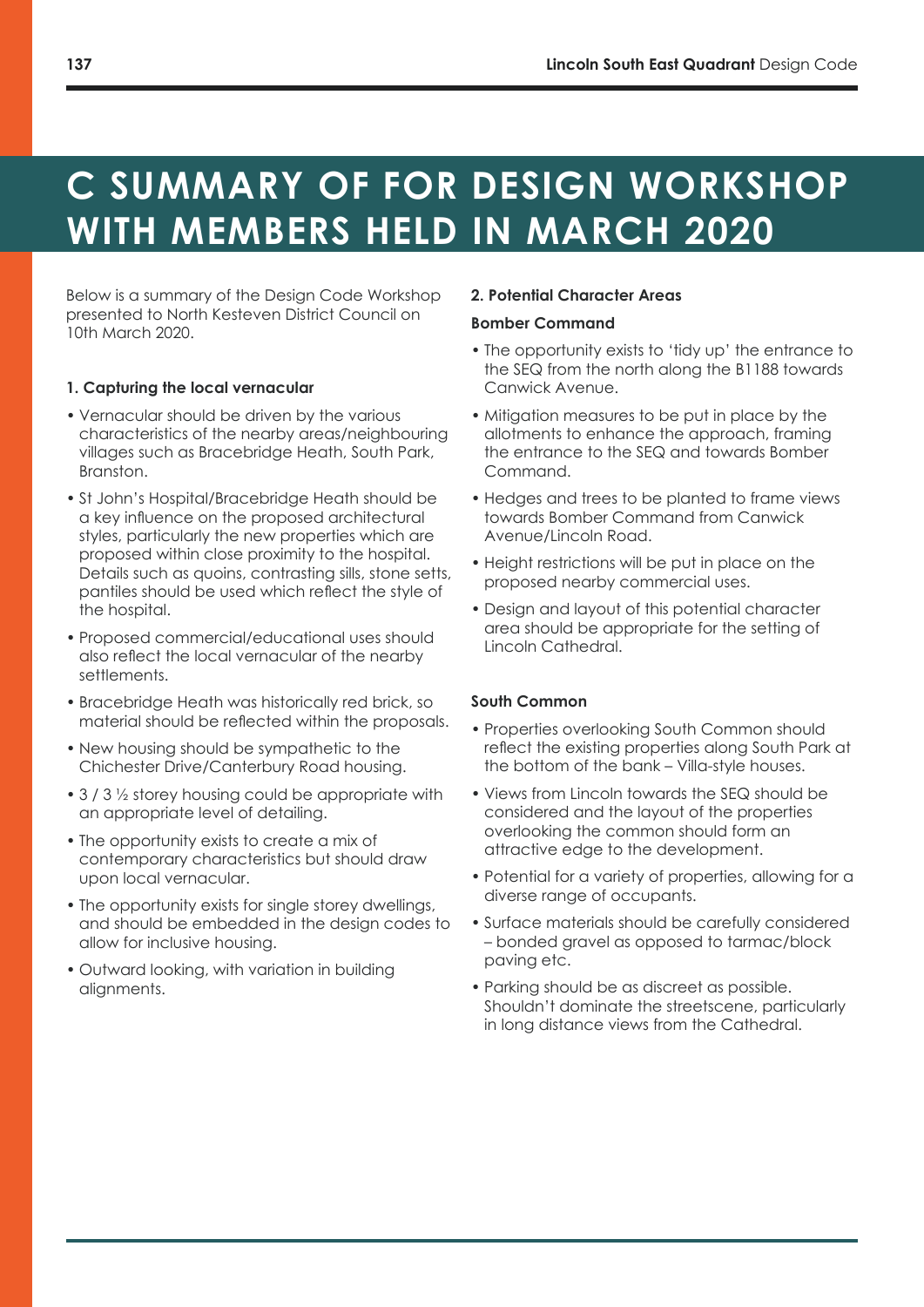## **Views and Vistas**

- Properties to be set back half a plot depth from the view corridor, allowing for the use of some 2 ½ storey properties to add interest and articulate the roofscape.
- Imperative that view corridors are useable open spaces, and not just linear strips of green space. Should provide opportunity for play and recreation for children/people of all ages.
- 'Free play' to be incorporated along the view corridors to encourage active lifestyles in an attractive setting.
- Adult play/outdoor gyms included alongside walking/cycle routes to encourage usage.
- Important that play spaces don't detract from the main views, in particular towards the Cathedral.
- Maximise view opportunities from the proposed dwellings through building orientation and scale.

# **Canwick Avenue**

- If possible, a cycle route and walking route should be incorporated alongside Canwick Avenue.
- Providing development isn't lost, the developable edge should be pulled back from Canwick Avenue to retain its character as a rural approach into Lincoln.

### **Additional Character Areas**

- Heighington Road (new views northwards towards Lincoln and adjacent countryside)
- Countryside Edge
- Lincoln Road Entrance
- Sleaford Road/Bloxholm Lane Entrance
- Church Commissioners Land (extending scope of Design Code)
- Green Corridor (separation with Bracebridge Heath)
- Industrial/Commercial Edge
- Internal Areas (permeability)

#### **3. Design Principles**

- Rural Approaches
- Engineering work associated with the LEB needs to be considered within the design proposals adjacent to the route of the road.
- Both residential and commercial approaches need to be considered, particularly approaching from Branston (Lincoln Road) and Sleaford Road/ Bloxholm Lane (as mentioned in additional character areas section).
- Employment uses at the Lincoln Road and Sleaford Road/Bloxholm Lane entrance shouldn't be fixed to 'B' uses, and should provide a degree of flexibility. Proposed commercial/employment uses should avoid standard 'boxes' and should draw upon the local vernacular. Should be "village" in scale and character.
- The opportunity exists to include mixed use development i.e. flats/offices above shops.
- Car parking in these areas should be located to the rear and should be well landscaped.
- Clear separation should be shown between the SEQ and Branston. The LEB provides a hard boundary, but Branston may eventually grow along Lincoln Road towards the SEQ and this potential coalescence should be avoided.
- Heighington Road is an important approach to the SEQ and should be carefully planned.
- All rural approaches to the SEQ should display a sensitive approach to the design/scale/materials used.
- Too much emphasis shouldn't be paid to the view corridor towards Bomber Command along Lincoln Road. Instead, a new corridor should be considered elsewhere in the SEQ.
- The proposed mobility hubs will require a separate section within the Design Codes which clearly sets out the principles for the design/scale etc.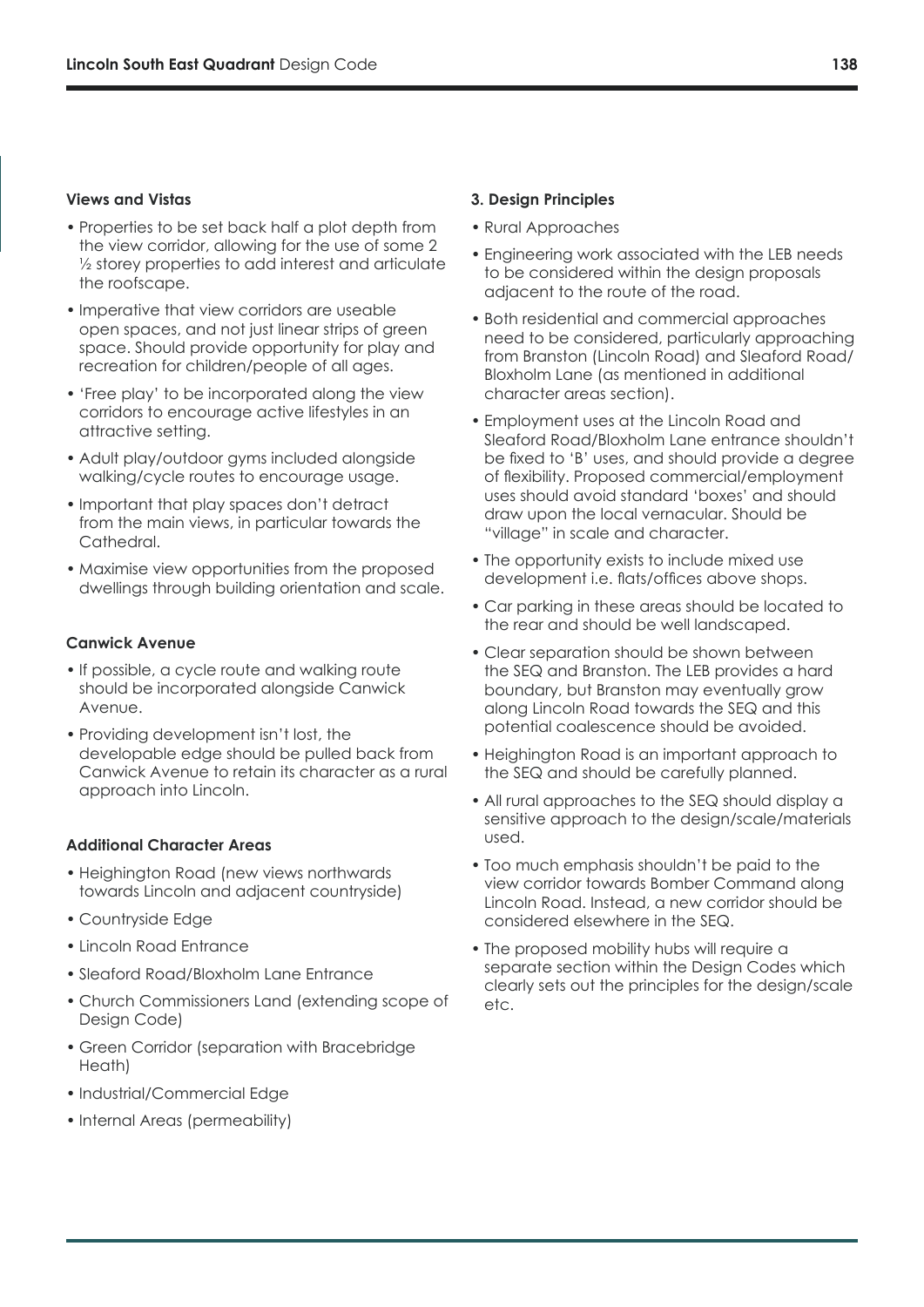# **Healthy Living**

- Green route along the LEB contains an important cycle route. Proposed cycle routes within the SEQ should connect with this.
- Cycle routes through Bracebridge Heath, Canwick, SEQ and into Lincoln are established/ proposed and the opportunity exists to locate open spaces (e.g. sports pitches) alongside them to maximise accessibility.
- Cycle route from Heighington along Heighington Road should be provided.
- Potential to link green corridor through the SEQ with the existing recreational ground in Bracebridge Heath.
- Circular walks around local neighbourhoods should be provided which connect with the wider Public Rights of Way network, including Viking Way.
- Should be combined cycle routes/footways along the proposed main streets within the developments.
- Playing pitches to be more flexible play spaces as there is already a sufficient number of formal sports provision in the area.

#### **Green/Blue Infrastructure**

- Must consider permeability for wildlife and not just for people/cars.
- Biodiversity Net Gain is to be an integral aspect of the design proposals.
- Dialogue with Tree Officer to establish key species.
- Comprehensive drainage strategy is essential to minimise the risk of flooding off-site, particularly at South Park.
- Open space adjacent to South Common should be fairly open to reflect the nature and character of the Common.
- Inclusion of woodland walks potentially located within the green corridor separating Bracebridge Heath from the rest of the development.
- Tree-lined streets drawing the green infrastructure into the development parcels.
- Use of evergreens and deciduous trees.
- Smaller, incidental open spaces within the development parcels should be proposed – currently a lack of on the current Concept Masterplan. A separate section within the Design Codes is needed, potentially alongside a play area strategy.